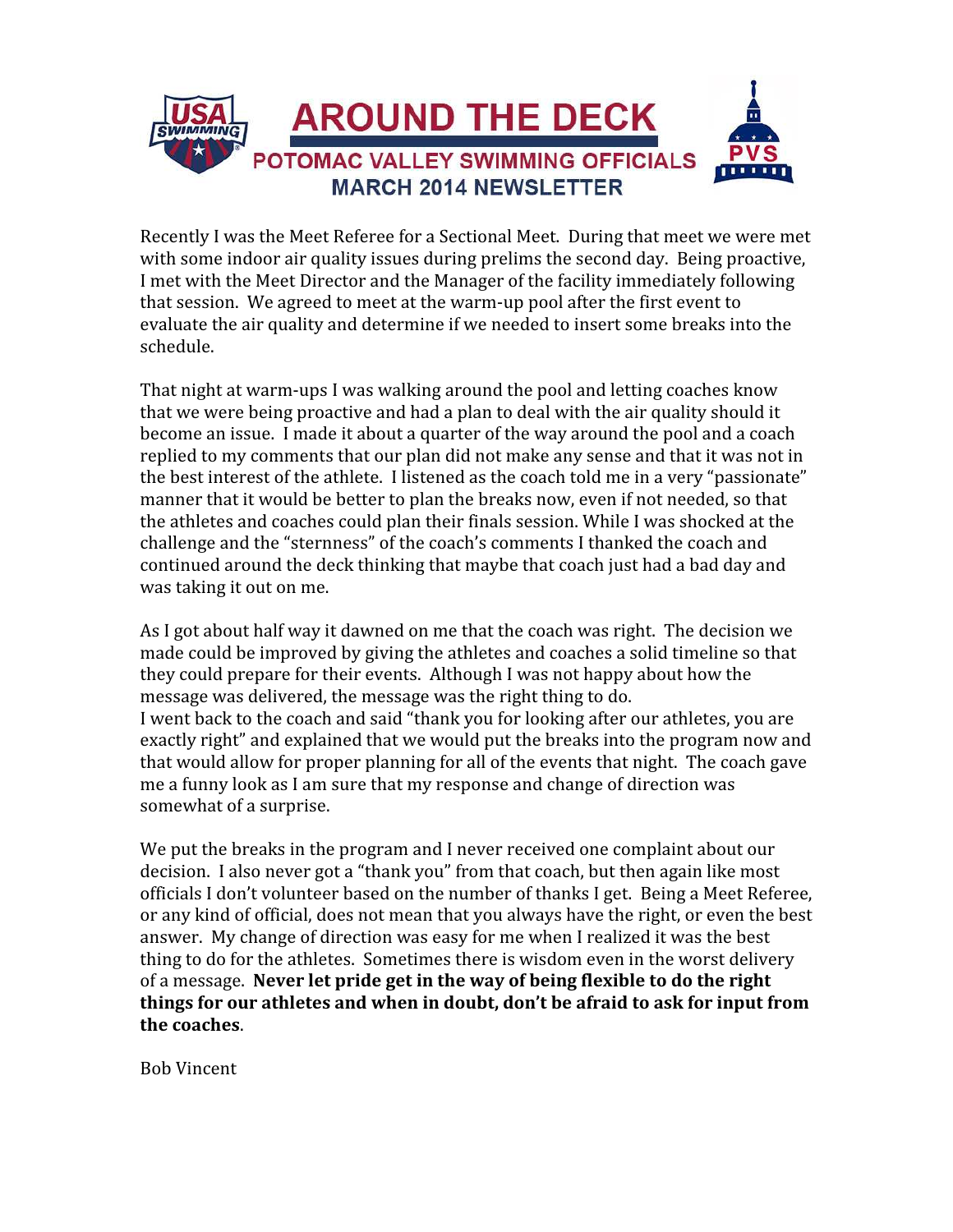



#### Why Do We Officiate Swimming?

There are many different answers to this question. Most of us got involved because our children are or were swimmers. Swimming is the only youth sport I know of that uses volunteer officials, and swimming requires more officials than most sports to put on a competition (not to mention the number of volunteer timers). Many of us started in a summer league to support our neighborhood club. Some of us do it because we enjoy swimming and being a part of the competitions. Others do it because it beats sitting in the stands for a 3-4 hour session. And, some of us do it for the coffee and donuts!

But, no matter what the reason, we are an integral part of swimming and the meets couldn't happen without us. Although they may not always say it, the coaches and swimmers appreciate what we give to the sport. We train and get certified just like officials in any other sport. And, we can progress to higher levels of officiating through the Officials Qualifying Meet (N2/N3) process.



I have friends now all over the country that I would not have met if it weren't for swimming. And I always look forward to getting together with them and sharing our officiating experiences from different parts of the country. I've learned a lot that way.

March is one of the most exciting months for swimming as we have our short course championship meets. We get to watch our swimmers who have worked so hard since September close out the season. As you can see from the list below there are a lot of meets this month. Come out to one or more of the meets and be a part of the excitement.

As always, if you have any questions about officiating, don't hesitate to contact me as the email address listed below. I hope to see you on a pool deck soon. Thank you for your service to Potomac Valley Swimming.

Tim Husson OfficialsChair@pvswim.org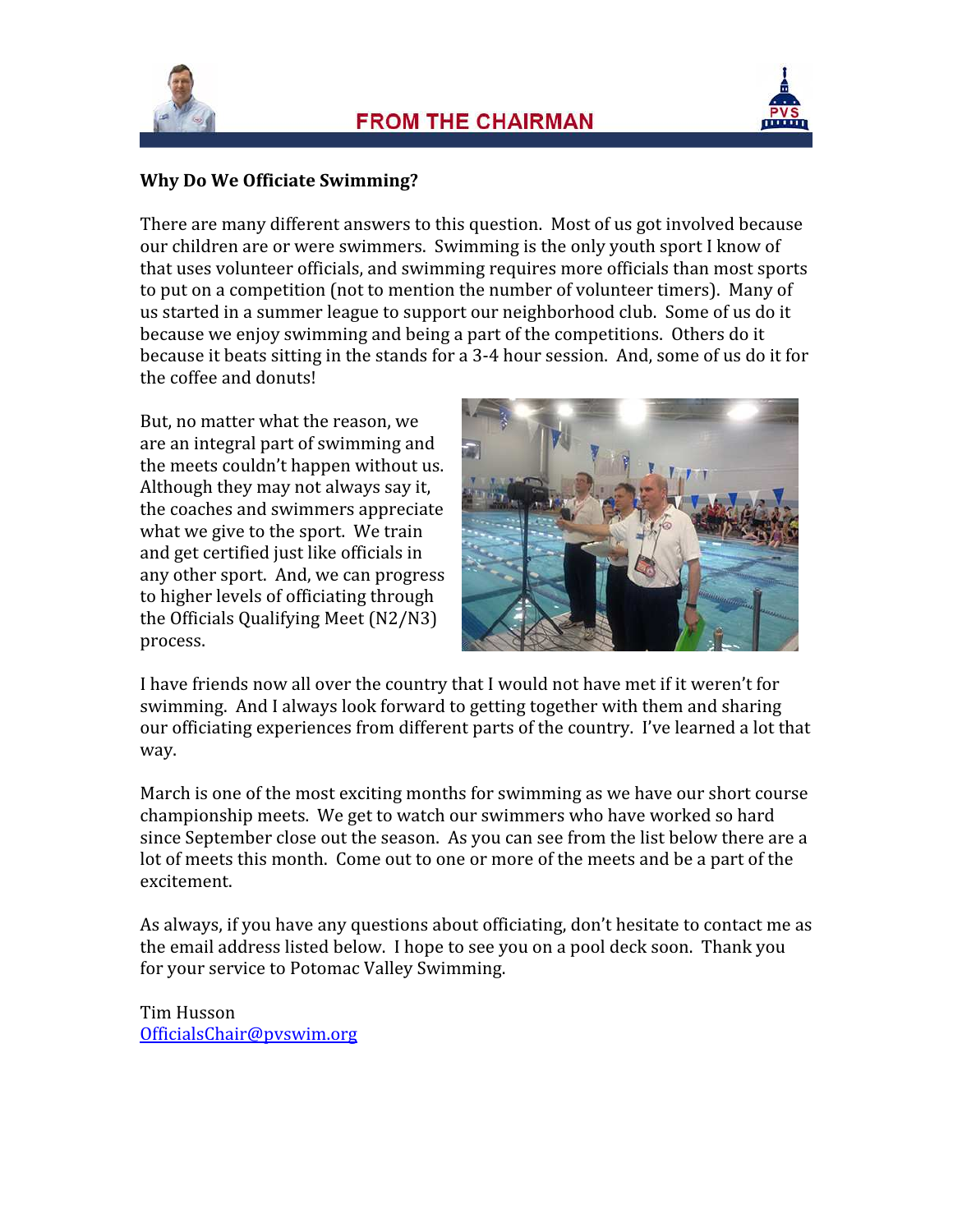

#### **Situation:**

A swimmer with a disability wishes to swim in a USA Swimming meet but does not have the qualifying time for that meet. Is there anything that can be done to permit the athlete to participate?

#### **My Experience at Winter Nationals**



Last December I had the distinct pleasure to officiate at the 2013 AT&T Winter National Championships in Knoxville, TN. This wasn't my first application for a national meet, but it was the first time I was selected. I had been applying for national meets for about a year because I was required to officiate at a national meet in order complete my certification requirements to become an N3 starter. About six years ago I began working on national official certifications. It wasn't that I aspired to work the national deck, but rather I wanted to be a better official and have more knowledge so I could teach and mentor our local officials better. I began by certifying as an N2 stroke and turn judge at JOs and have continued advancing over the years.

The goal of the National Certification Program is "to develop officials who are competent, current and consistent from the LSC level meet to the highest level in our sport through a progressive training program based on an accumulation of experience acquired by specific meet attendance, mentoring and constructive evaluation." We are fortunate that this month in Potomac Valley Swimming we will have two meets that are "Official Qualifying Meets." PVS Junior Olympics will be an N2 qualifying meet. N2 is the first national level for a position and prepares the official to officiate at Sectionals, Zones, Grand Prix and similar higher profile meets. The PVS Short Course Championship meet will be an N3 qualifying meet. N3 is the second and highest national level for a position and prepares officials to work at national championship meets. Even if you never want to officiate at these higher level meets, however, OQM meets provide amazing opportunities for learning and will help you become a better mentor to other less experienced officials.

My experiences at Winter Nationals reflected my previous experiences at our local PVS Officials Qualifying Meets as well as Zone and Sectional meets. I had the opportunity to work with and share experiences with officials from different parts of our county. I had the opportunity to be mentored by some of the most experienced and knowledgeable officials in USA Swimming. I learned to be more professional in both my appearance and my actions on deck. I learned to respect the individuality of the athletes and their coaches. I learned how valuable USA Swimming has been to the promotion of the sport! (We did our best to provide fair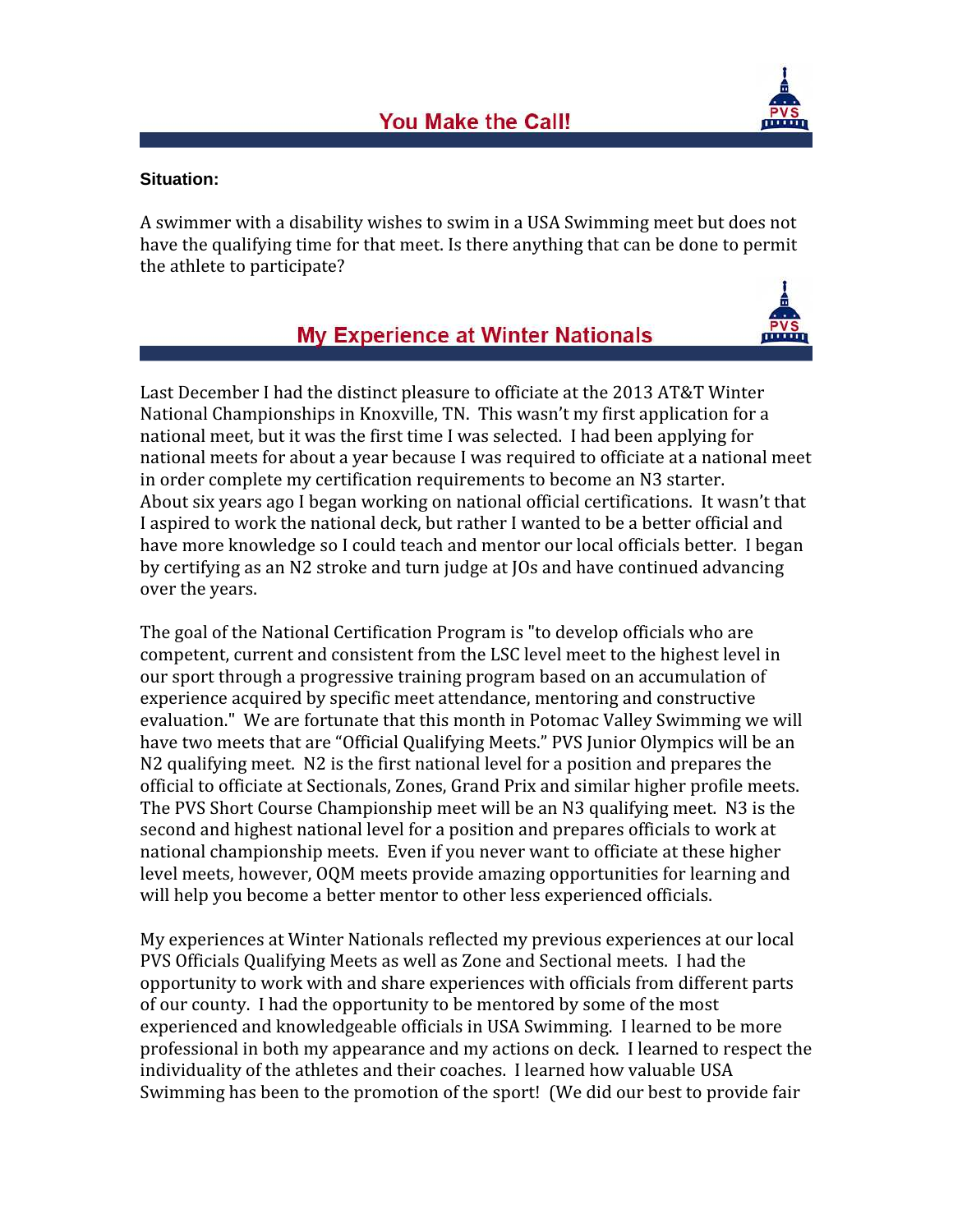and equitable officiating while "dancing" around the cameras.) I saw that our country's best swimmers were still just teenagers and young athletes who have the same giggles and emotions as our own kids. And I learned it is so much fun to watch some of the world's best athletes complete and perform at the highest level, especially those athletes that I had watched for years in PVS!

Please consider applying for N2 or N3 certification at one of the upcoming championship meets. As you know, our sport is officiated by volunteers, and the better we do our job, the better environment we provide for our swimmers and coaches. From the local level to Olympic Trials and the Olympics, our sport still relies upon unpaid volunteers for its officials. You will most certainly have fun interacting with and learning from some very experienced officials. And who knows – maybe you too will end up on deck at a National Championship Meet before too long!

Barbara Ship

## **United States Paralympics**

The United States Paralympics (USP) is the governing body for Paralympic swimming in the U.S. USP is a division of the U.S. Olympic Committee. Currently USP provides certification for officials in two areas: Starter and Judge of Stroke (stroke judge and turn judge). USP runs meets throughout the country including meets in Santa Clara, CA, Cincinnati, OH, Atlanta, GA and Colorado Springs, CO. This year, for the first time, USP conducted a USP meet in Richmond, VA. Training classes for officials desiring USP certification are usually held the day before the meet and last about 3 hours. After completing the class, officials then train during the meet in the position for which they are seeking certification. Most, but not all, USP officials started their officiating career as an official with USA Swimming officiating meets with able-bodied athletes.

The transition to officiating athletes with disabilities at USP meets is usually very smooth. It is very rewarding to officiate USP competitions as the swimmers are incredible athletes and really showcase that the sky is the limit!! More information regarding USP swim meets and certification as a USP official can be found at the USP website: http://www.teamusa.org/US-Paralympics



### **Upcoming Meets**

| <b>MARCH</b> |                                             |             |                 |                                                            |  |  |  |
|--------------|---------------------------------------------|-------------|-----------------|------------------------------------------------------------|--|--|--|
| <b>Date</b>  | <b>Meet</b>                                 | <b>Host</b> | <b>Location</b> | <b>Notes</b>                                               |  |  |  |
| $6-9$        | <b>PVS Short</b><br>Course<br>Championships | <b>NCAP</b> | <b>GMU</b>      | <b>Application to Officiate</b><br><b>Qualifying Times</b> |  |  |  |
| $6-9$        | <b>PVS Junior</b><br>Championships          | <b>NCAP</b> | <b>GMU</b>      | <b>Application to Officiate</b><br><b>Qualifying Times</b> |  |  |  |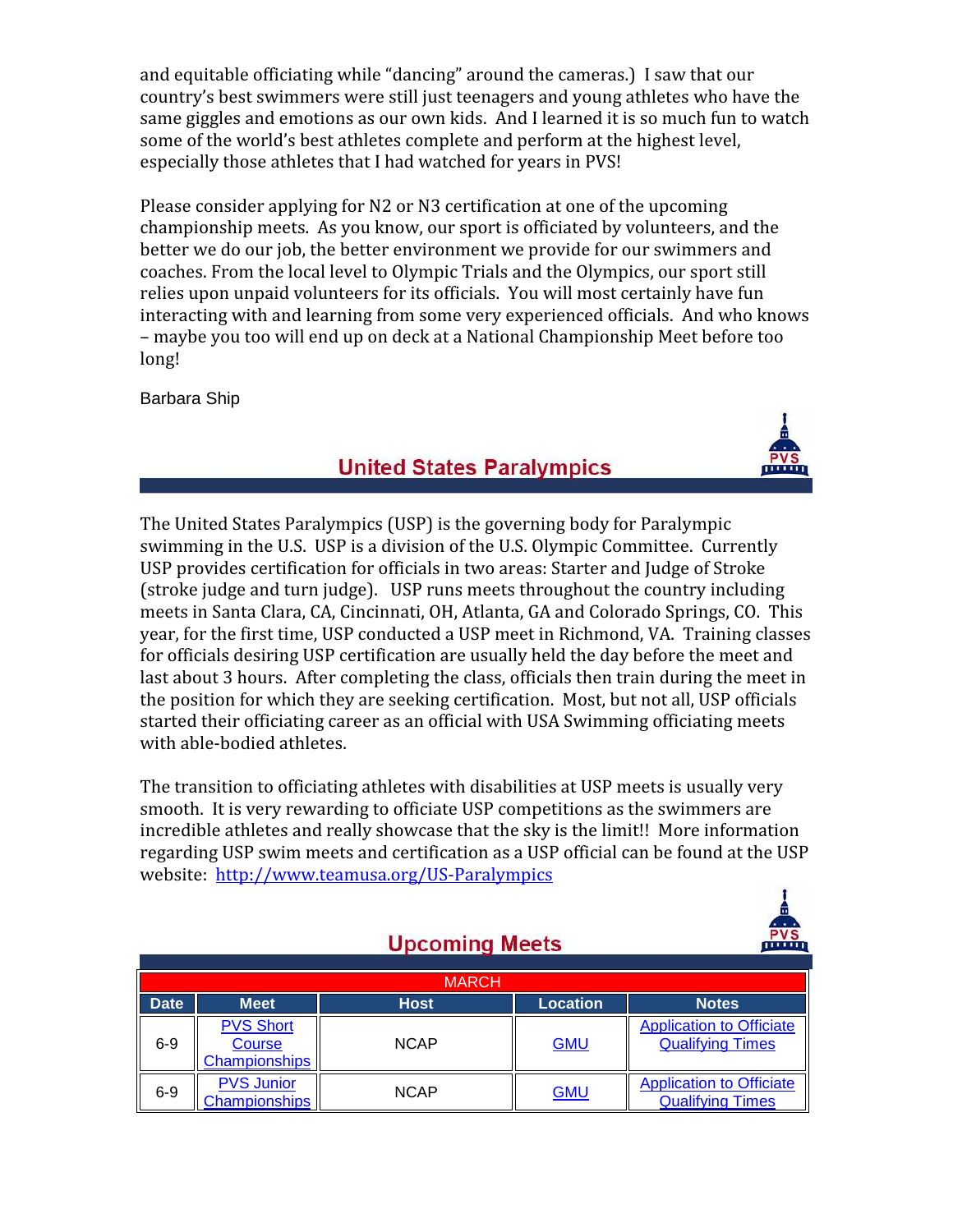| $8-9$          | <b>RMSC Mini</b><br><b>Championships</b>                                                                          | <b>RMSC</b>              | Olney                               |                                                            |  |  |  |
|----------------|-------------------------------------------------------------------------------------------------------------------|--------------------------|-------------------------------------|------------------------------------------------------------|--|--|--|
| $8-9$          | <b>NCAP Mini</b><br><b>Championships</b>                                                                          | <b>NCAP</b>              | <b>GMU Freedom</b><br><b>Center</b> | Note: Site change                                          |  |  |  |
| $13 - 16$      | <b>PVS 14&amp;U</b><br><b>Junior Olympic</b><br>Championships                                                     | <b>MACH</b>              | Univ. of MD                         | <b>Application to Officiate</b><br><b>Qualifying Times</b> |  |  |  |
| 20-23          | <b>Speedo</b><br>Championship<br><b>Series</b><br><b>Eastern Zone</b><br><b>Northern</b><br><b>Sectional Meet</b> | <b>SYCH</b>              | Ithaca, NY                          | <b>Qualifying Times</b><br><b>Application to Officiate</b> |  |  |  |
| 20-23          | <b>Speedo</b><br>Championship<br><b>Series</b><br><b>Eastern Zone</b><br><b>Southern</b><br><b>Sectional Meet</b> | <b>VA Swimming</b>       | Christiansburg,<br>VA               | <b>Qualifying Times</b><br><b>Application to Officiate</b> |  |  |  |
| $21 - 23$      | <b>RMSC Spring</b><br><b>Finale</b>                                                                               | <b>RMSC</b>              | Germantown                          |                                                            |  |  |  |
| $21 - 23$      | <b>March Madness</b>                                                                                              | <b>YORK</b>              | <b>Oak Marr</b>                     |                                                            |  |  |  |
| 22-23          | <b>MAKO Spring</b><br>Invitational                                                                                | <b>MAKO</b>              | <b>GMU</b>                          |                                                            |  |  |  |
| $21 - 23$      | Spring<br>Championships                                                                                           | <b>MSSC</b>              | <b>Fairland</b>                     |                                                            |  |  |  |
| 27-29          | Eastern Zone<br><b>SC</b><br>Championships                                                                        | <b>Fairport Swimming</b> | Webster, NY                         | <b>Application to Officiate</b>                            |  |  |  |
| 27-30          | <b>Speedo</b><br>Championship<br><b>Series</b><br><b>Eastern Zone</b><br><b>Spring LC Meet</b>                    | <b>Star Swimming</b>     | Buffalo, NY                         | <b>Qualifying Times</b><br><b>Application to Officiate</b> |  |  |  |
|                |                                                                                                                   | <b>APRIL</b>             |                                     |                                                            |  |  |  |
| <b>Date</b>    | <b>Meet</b>                                                                                                       | <b>Host</b>              | <b>Location</b>                     | <b>Notes</b>                                               |  |  |  |
| $5-6$          | FISH LC Fever<br>Invitational                                                                                     | <b>FISH</b>              | <b>Fairland</b>                     |                                                            |  |  |  |
| 24-26          | <b>Grand Prix</b><br>Series (LCM)                                                                                 |                          | Mesa, AZ                            |                                                            |  |  |  |
| 26             | 10&U Spring<br><b>Penguin Meet</b>                                                                                | <b>PAC</b>               | <b>Fairland</b>                     |                                                            |  |  |  |
| 26-27          | <b>Spring Sprints</b><br>Invitational                                                                             | <b>SDS</b>               | <b>South Run</b>                    |                                                            |  |  |  |
| 27             | Spring Champ<br>Invite                                                                                            | <b>ERSC</b>              | <b>PGCC</b>                         |                                                            |  |  |  |
| <b>MAY</b>     |                                                                                                                   |                          |                                     |                                                            |  |  |  |
| <b>Date</b>    | <b>Meet</b>                                                                                                       | <b>Host</b>              | <b>Location</b>                     | <b>Notes</b>                                               |  |  |  |
| $2 - 4$        | Spring LC<br>Classic                                                                                              | <b>RMSC</b>              | <b>KSAC</b>                         |                                                            |  |  |  |
| $\overline{2}$ | SNOW SC<br><b>Spring Classic</b><br>Invitational                                                                  | <b>SNOW</b>              | <b>Claude Moore</b>                 |                                                            |  |  |  |
| $3 - 4$        | <b>SNOW LC</b>                                                                                                    | <b>SNOW</b>              | <b>Claude Moore</b>                 |                                                            |  |  |  |